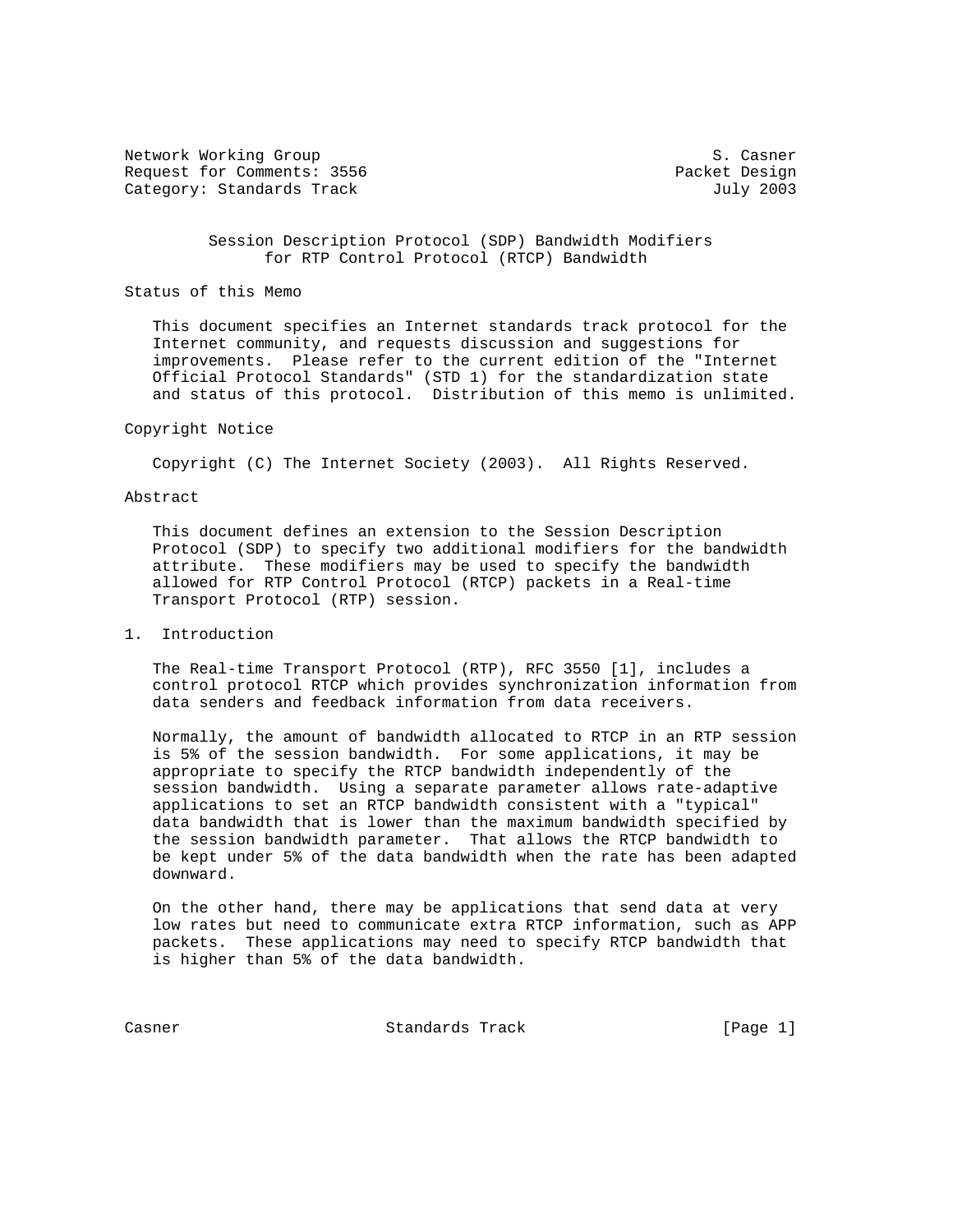The RTP specification allows a profile to specify that the RTCP bandwidth may be divided into two separate session parameters for those participants which are active data senders and those which are not. Using two parameters allows RTCP reception reports to be turned off entirely for a particular session by setting the RTCP bandwidth for non-data-senders to zero while keeping the RTCP bandwidth for data senders non-zero so that sender reports can still be sent for inter-media synchronization. Turning off RTCP reception reports is not recommended because they are needed for the functions listed in the RTP specification, particularly reception quality feedback and congestion control. However, doing so may be appropriate for systems operating on unidirectional links or for sessions that do not require feedback on the quality of reception or liveness of receivers and that have other means to avoid congestion.

 This memo defines an extension to the Session Description Protocol (SDP) [3] to specify RTCP bandwidth for senders and non-senders (receivers).

2. SDP Extensions

 The Session Description Protocol includes an optional bandwidth attribute with the following syntax:

b=<modifier>:<bandwidth-value>

where <modifier> is a single alphanumeric word giving the meaning of the bandwidth figure, and where the default units for <br/>bandwidth value> are kilobits per second. This attribute specifies the proposed bandwidth to be used by the session or media.

 A typical use is with the modifier "AS" (for Application Specific Maximum) which may be used to specify the total bandwidth for a single media stream from one site (source).

This memo defines two additional bandwidth modifiers:

b=RS:<bandwidth-value>

b=RR:<bandwidth-value>

 where "RS" indicates the RTCP bandwidth allocated to active data senders (as defined by the RTP spec) and "RR" indicates the RTCP bandwidth allocated to other participants in the RTP session (i.e., receivers). The exact behavior induced by specifying these bandwidth modifiers depends upon the algorithm used to calculate the RTCP reporting interval. Different algorithms may be specified by different RTP profiles.

Casner **Standards Track** [Page 2]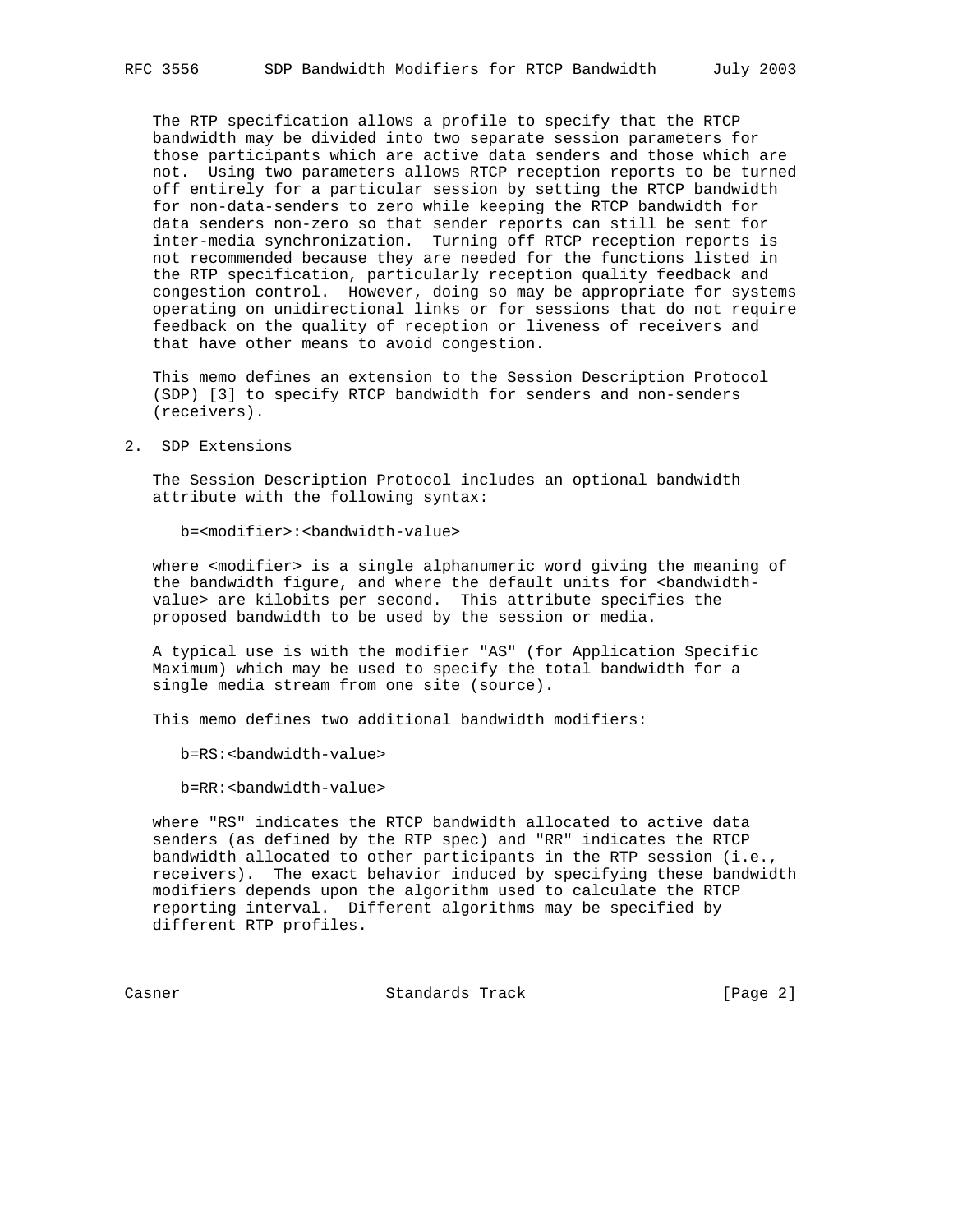For the RTP A/V Profile [2], which specifies that the default RTCP interval algorithm defined in the RTP spec [1] is to be used, at least RS/(RS+RR) of the RTCP bandwidth is dedicated to active data senders. If the proportion of senders to total participants is less than or equal to RS/(RS+RR), each sender gets RS divided by the number of senders. When the proportion of senders is greater than RS/(RS+RR), the senders get their proportion of the sum of these parameters, which means that a sender and a non-sender each get the same allocation. Therefore, it is not possible to constrain the data senders to use less RTCP bandwidth than is allowed for non-senders. A few special cases are worth noting:

- o If RR is zero, then the proportion of participants that are senders can never be greater than RS/(RS+RR), and therefore non-senders never get any RTCP bandwidth independent of the number of senders.
- o Setting RS to zero does not mean that data senders are not allowed to send RTCP packets, it only means that they are treated the same as non-senders. The proportion of senders (if there are any) would always be greater than RS/(RS+RR) if RR is non-zero.
- o If RS and RR are both zero, it would be unwise to attempt calculation of the fraction RS/(RS+RR).

 The bandwidth allocation specified by the RS and RR modifiers applies to the total bandwidth consumed by all RTCP packet types, including SR, RR, SDES, BYE, APP and any new types defined in the future. The <bandwidth-value> for these modifiers is in units of bits per second with an integer value.

 NOTE: This specification was in conflict with the initial SDP spec in RFC 2327 which prescribes that the <bandwidth-value> for all bandwidth modifiers should be an integer number of kilobits per second. This discrepancy was forced by the fact that the desired RTCP bandwidth setting may be less than 1 kb/s.

 At the 44th IETF meeting in Minneapolis, two solutions were considered: allow fractional values, or specify that the units for these particular modifiers would be in bits per second. The second choice was preferred so that the syntax would not be changed. The SDP spec is being modified [4] to advance to Draft Standard, and will allow this change in semantics.

Casner **Standards Track** [Page 3]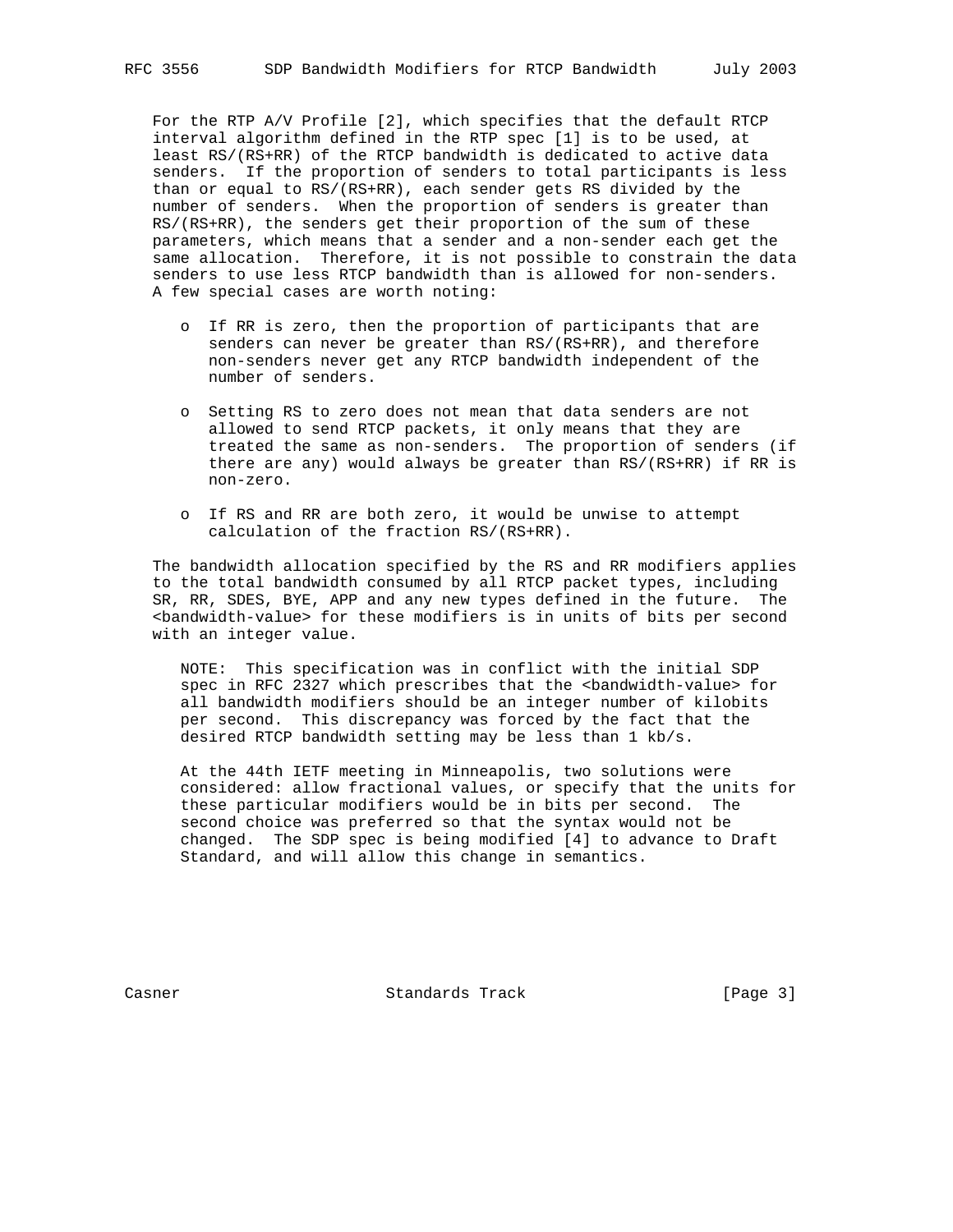## 3. Default values

 If either or both of the RS and RR bandwidth specifiers are omitted, the default values for these parameters are as specified in the RTP profile in use for the session in question. For the Audio/Video Profile, RFC 3551 [2], the defaults follow the recommendations of the RTP spec:

- o The total RTCP bandwidth is 5% of the session bandwidth. If one of these RTCP bandwidth specifiers is omitted, its value is 5% minus the value of the other one, but not less than zero. If both are omitted, the sender and receiver RTCP bandwidths are 1.25% and 3.75% of the session bandwidth, respectively.
- o At least RS/(RS+RR) of of the RTCP bandwidth is dedicated to active data senders. When the proportion of senders is greater than RS/(RS+RR) of the participants, the senders get their proportion of the sum of these parameters.

 This memo does not impose limits on the values that may be specified with the RR and RS modifiers, other than that they must be non negative. However, the RTP specification and the appropriate RTP profile may specify limits.

4. Precedence

 An SDP description consists of a session-level description (details that apply to the whole session and all media streams) and zero or more media-level descriptions (details that apply only to a single media stream). Bandwidth specifiers may be present either at the session level to specify the total bandwidth shared by all media, or in the media sections to specify the bandwidth allocated to each medium, or both. This is true for the two RTCP bandwidth modifiers defined here as well.

 Since the bandwidth allocated to RTCP is a fraction of the session bandwidth when not specified explicitly using the modifiers defined here, there is an interaction between the session bandwidth and RTCP bandwidth specifiers at the session and media levels of the SDP description. The precedence of these specifiers is as follows, with (1) being the highest precedence:

- 1) Explicit RR or RS specifier at media level
- 2) Explicit RR or RS specifier at session level
- 3) Default based on session bandwidth specifier at media level

Casner **Standards Track** [Page 4]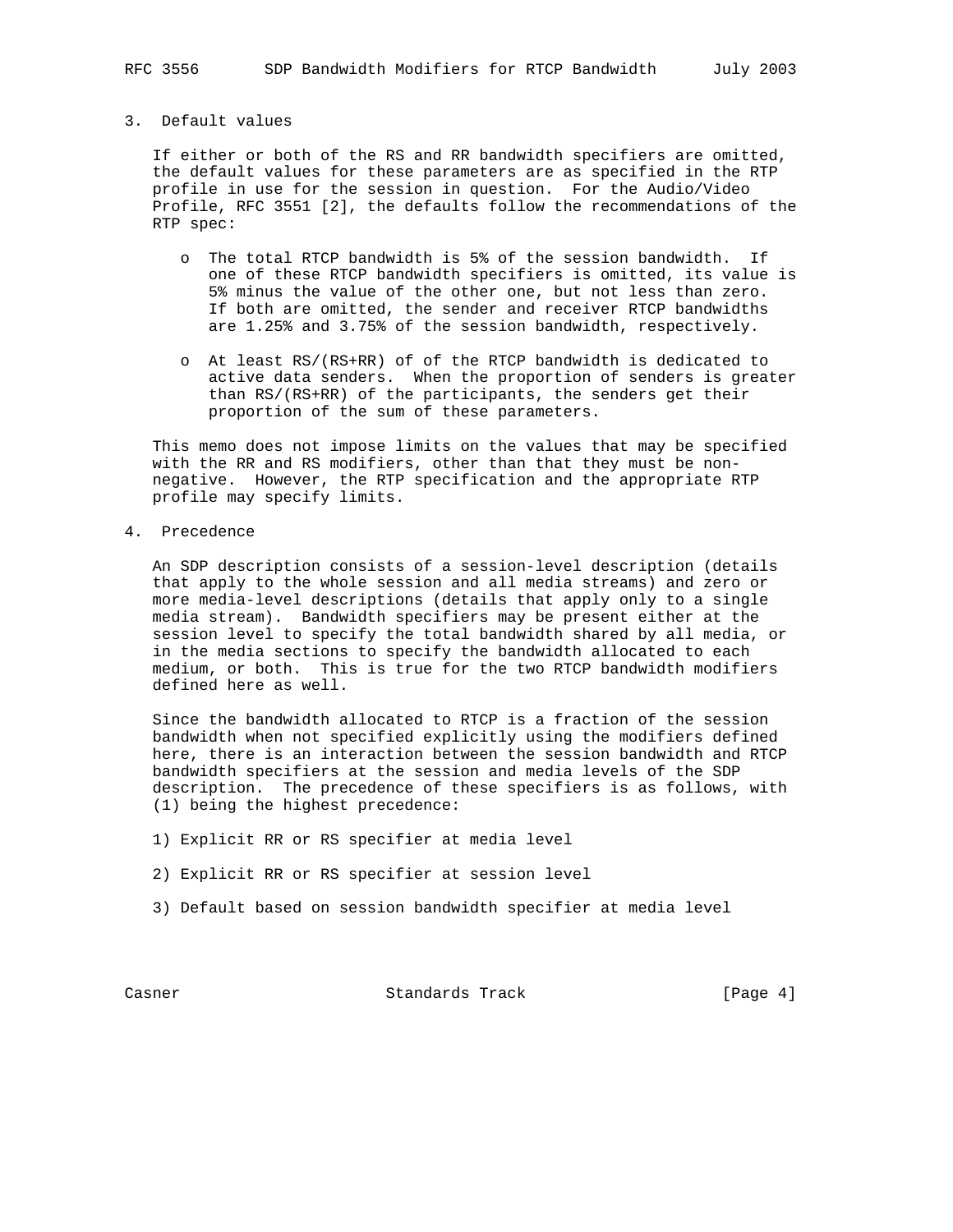4) Default based on session bandwidth specifier at session level

 In particular, the relationship of (2) and (3) means that if the RR bandwidth is specified as zero at the session level, that turns off RTCP transmission for non-data-senders in all media.

### 5. Example

An example SDP description is:

 $v=0$  o=mhandley 2890844526 2890842807 IN IP4 126.16.64.4 s=SDP Seminar i=A Seminar on the session description protocol c=IN IP4 224.2.17.12/127 t=2873397496 2873404696 m=audio 49170 RTP/AVP 0  $b=AS:64$  b=RS:800 b=RR:2400 m=video 51372 RTP/AVP 31 b=AS:256 b=RS:800 b=RR:2400

 In this example, the explicit RTCP bandwidths for the audio medium are equal to the defaults and so could be omitted. However, for the video medium, the RTCP bandwidths have been set according to a data bandwidth of 64 kb/s even though the maximum data bandwidth is specified as 256 kb/s. This is based on the assumption that the video data bandwidth will automatically adapt to a lower value based on network conditions.

Casner **Standards Track** [Page 5]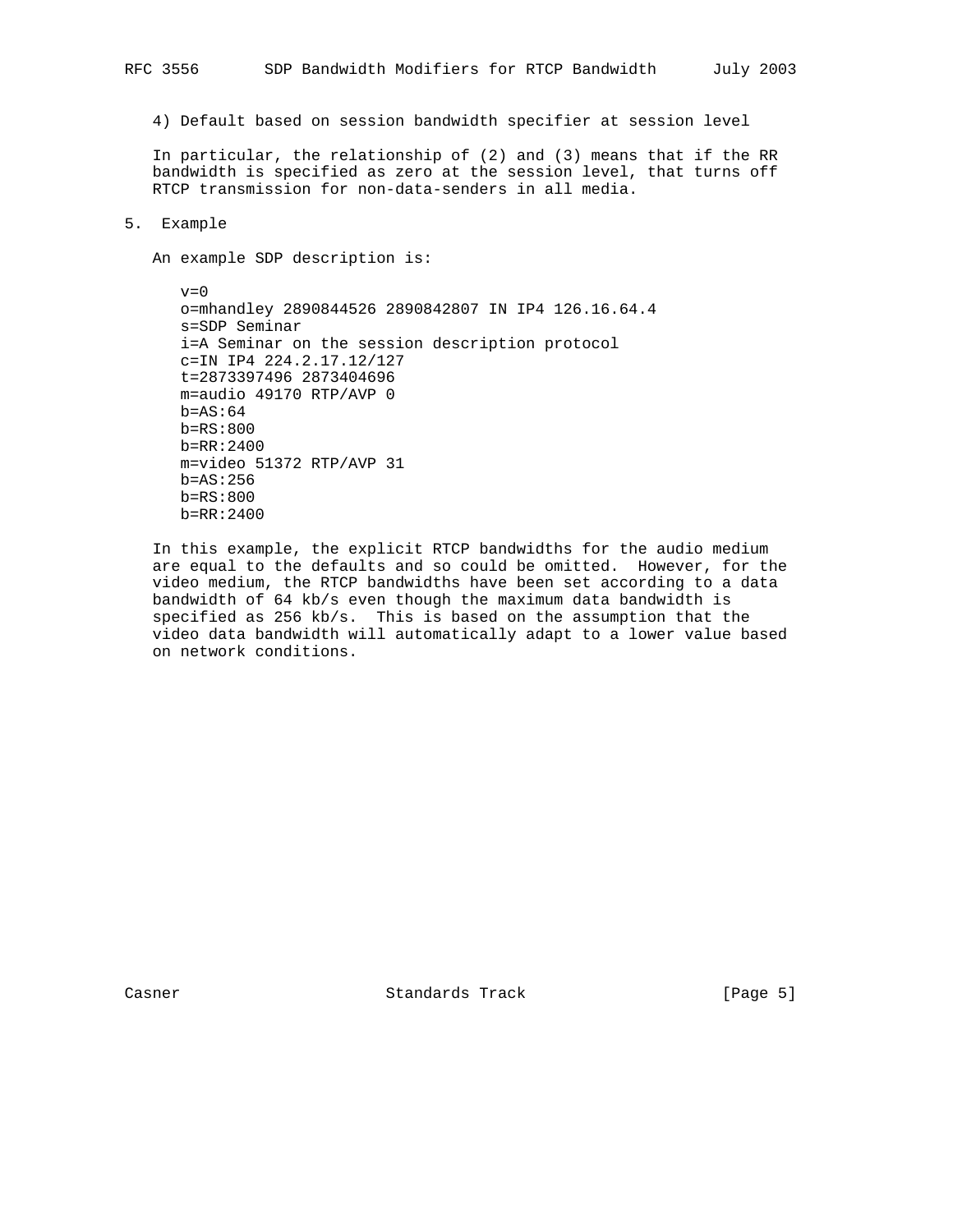### 6. IANA Considerations

 RFC 2327 [3] requires that new bandwidth modifiers be registered with IANA by reference to a standards-track RFC specifying the semantics of the bandwidth modifier precisely, indicating when it should be used, and why the existing registered bandwidth specifiers do not suffice.

This document is intended to satisfy those requirements.

 In the "bwtype" table of the Session Description Protocol (SDP) Parameters registry, the following two new bandwidth modifier names have been registered:

 RS RR

7. Security Considerations

 This memo defines bandwidth modifier keywords as an extension to SDP, so the security considerations listed in the SDP specification apply to session descriptions containing these modifiers as with any other.

 The bandwidth value supplied with one of these modifiers could be unreasonably large and cause the application to send RTCP packets at an excessive rate, resulting in a denial of service. This is similar to the risk that an unreasonable bandwidth could be specified for the media data, though encoders generally have a limited bandwidth range. Applications should apply validity checks to all parameters received in an SDP description, particularly one which is not authenticated. This memo cannot specify limits because they are dependent on the RTP profile and application.

- 8. References
- 8.1 Normative References
	- [1] Schulzrinne, H., Casner, S., Frederick, R. and V. Jacobson, "RTP: A Transport Protocol for Real-Time Applications," RFC 3550, July 2003.
	- [2] Schulzrinne, H. and S. Casner, "RTP Profile for Audio and Video Conferences with Minimal Control", RFC 3551, July 2003.
	- [3] Handley, M. and V. Jacobson, "SDP: Session Description Protocol", RFC 2327, April 1998.

Casner **Standards Track** [Page 6]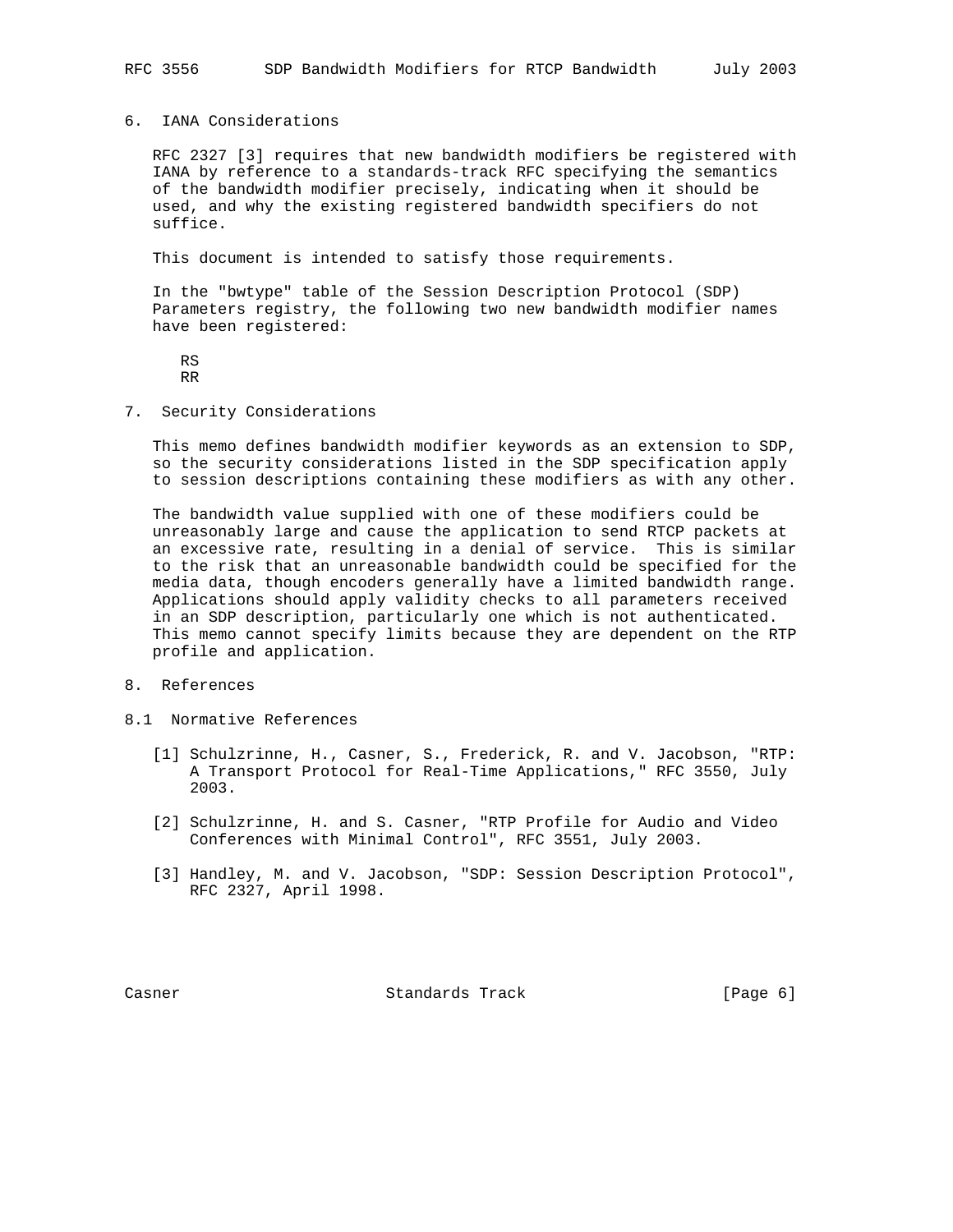# 8.2 Informative References

- [4] Handley, M., Jacobson, V. and C. Perkins, "SDP: Session Description Protocol", Work in Progress.
- 9. Author's Address

 Stephen L. Casner Packet Design 3400 Hillview Avenue, Building 3 Palo Alto, CA 94304 United States

 Phone: +1 650 739-1843 EMail: casner@acm.org

Casner **Standards Track** [Page 7]